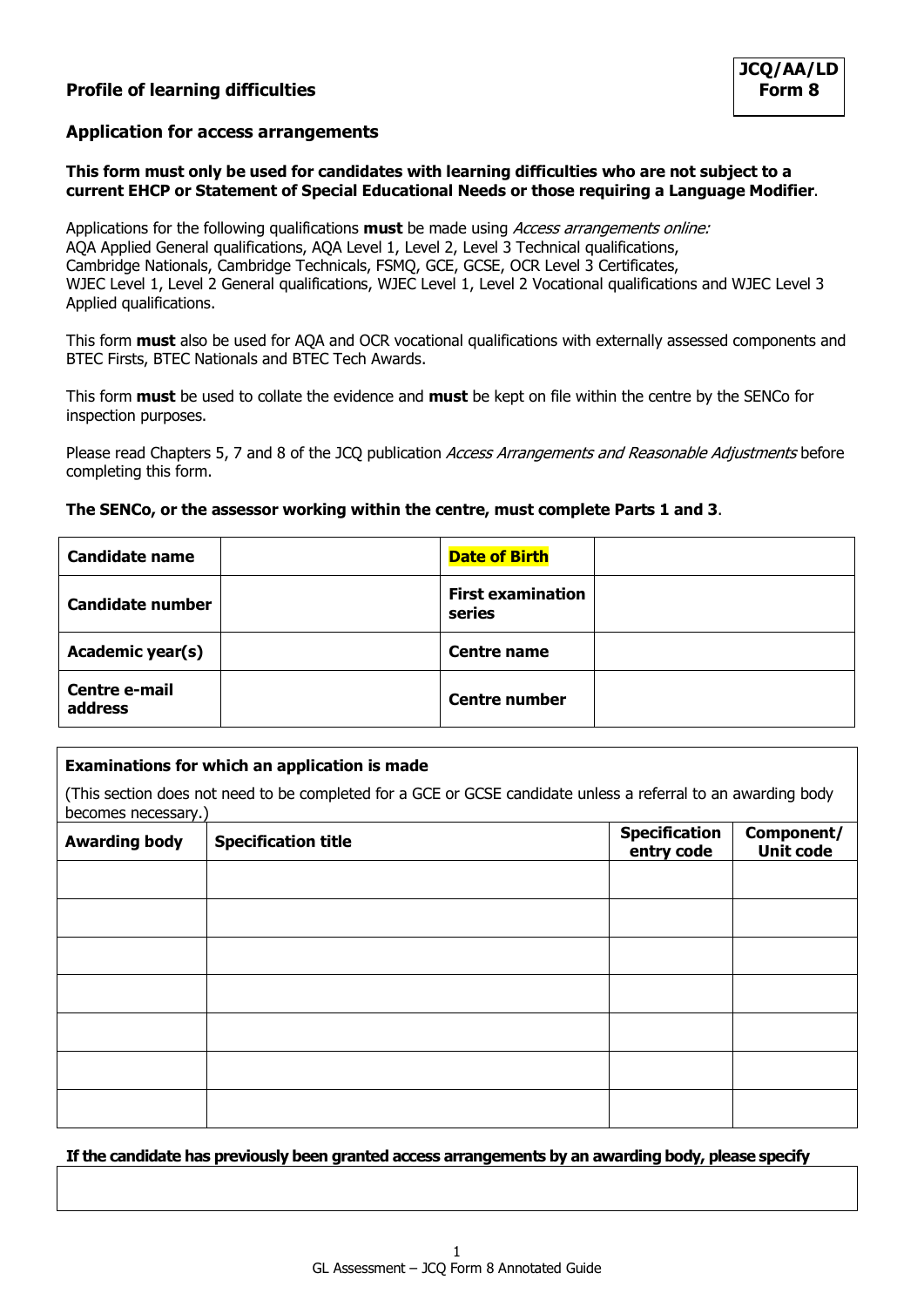Parts 1, 2 and 3 of Form 8 **must** be used for recording the evidence required for an on-line application using Access arrangements online (see page 1 for the list of qualifications) for a candidate with **learning difficulties**, which results in a substantial and long-term impairment and who requires one or more of the following access arrangements: **25% extra time, extra time of up to 50% or a scribe**. In addition, Form 8 **must** be used for **all** candidates who require **a Language Modifier.**

| Part 1                                                                                                                                                                                                                                                                                                                    | <b>Candidate's name:</b>                                                                          |  |
|---------------------------------------------------------------------------------------------------------------------------------------------------------------------------------------------------------------------------------------------------------------------------------------------------------------------------|---------------------------------------------------------------------------------------------------|--|
| to the assessor before the candidate is assessed.                                                                                                                                                                                                                                                                         | This section must be completed by the SENCo, or the assessor working within the centre, and given |  |
| JCQ publication Access Arrangements and Reasonable Adjustments.                                                                                                                                                                                                                                                           | Within this section you must paint a picture of the candidate's needs - see section 7.6.1 of the  |  |
| For example, reference should be made to:                                                                                                                                                                                                                                                                                 |                                                                                                   |  |
| the results of screening tests;                                                                                                                                                                                                                                                                                           | • the history of difficulties, for example, with the development of literacy skills;              |  |
| $\bullet$<br>$\bullet$<br>school reports;<br>$\bullet$                                                                                                                                                                                                                                                                    | individual education/learning plans in place for the candidate;                                   |  |
| pupil tracking data;<br>$\bullet$<br>$\bullet$                                                                                                                                                                                                                                                                            | information reported by subject teachers and/or support staff.                                    |  |
| If the candidate's first language is not English, you must show that he/she has underlying difficulties<br>in their first language. The candidate's difficulties must not be due to their limited acquisition of the English<br>language. Please record this information under Part 1 - 'Any other relevant information'. |                                                                                                   |  |
| Part $1$ – answer the three key statements                                                                                                                                                                                                                                                                                |                                                                                                   |  |
| What is the candidate's history of difficulties?                                                                                                                                                                                                                                                                          |                                                                                                   |  |
|                                                                                                                                                                                                                                                                                                                           |                                                                                                   |  |
|                                                                                                                                                                                                                                                                                                                           | What are the candidate's current difficulties in the classroom, tests and examinations?           |  |
|                                                                                                                                                                                                                                                                                                                           |                                                                                                   |  |
| examinations?                                                                                                                                                                                                                                                                                                             | What support and adjustments are in place for the candidate in the classroom, tests and           |  |
|                                                                                                                                                                                                                                                                                                                           |                                                                                                   |  |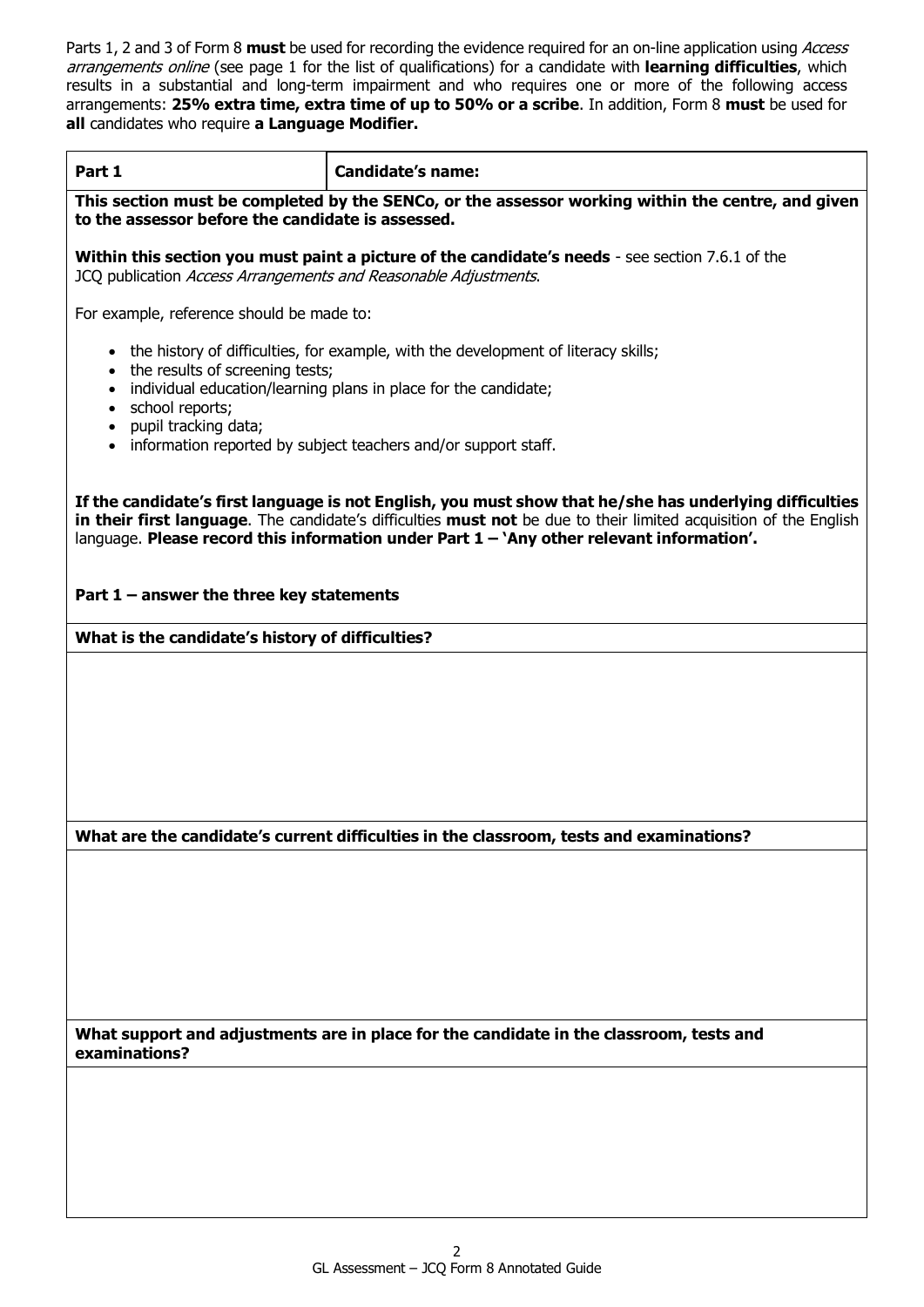**Any other relevant information**

**Exact:** ideal as a screening test, scores from which can then be confirmed in Part 2 of Form 8 with evidence from tests administered by an appropriately qualified access arrangements assessor.

**Exact:** Spelling: can indicate the need for a scribe due to poor spelling. Can also be used as supplementary evidence in a report requesting extra time for writing (if spelling is very poor, words are often indecipherable and student needs extra time to check).

**Exact:** Writing to Dictation: useful for scribe and/or 25% extra time applications as a measure of writing speed.

**Exact:** Typing to Dictation: where candidates have writing difficulties the assessor may recommend the use of a word processor. The typing test is useful for identifying candidates who already type at a reasonable speed and those who need to practise further.

**British Picture Vocabulary Scale 3:** evidence of verbal abilities may be helpful alongside other evidence in a report requesting extra time. The test can also indicate the need for a Language Modifier due to a weakness with understanding of vocabulary.

**CAT4:** evidence of cognitive abilities may be helpful alongside other evidence in a report requesting extra time.

**Dyslexia Portfolio:** Spelling test can indicate the need for a scribe due to poor spelling. It could also be used as supplementary evidence in a report requesting extra time for writing (if spelling is very poor, words are often indecipherable and student needs extra time to check).

**Dyslexia Portfolio:** Rate of Writing test: a low score is a useful indicator of slow handwriting speed in applications for extra time or a scribe.

**Dyslexia Portfolio:** Reading Speed test: a low score is a useful indicator of slow reading speed in applications for extra time.

**Dyslexia Portfolio:** Naming Speed, Recall of Digits Forwards and Recall of Digits Backwards tests: low scores are a useful indicator of cognitive processing weaknesses in applications for extra time.

**Suffolk Reading Scale 2:** can be used as supplementary evidence for extra time for reading. Allow the student 30 minutes to complete the test, ask them to change pen colour, and then allow another 7.5 minutes. Calculate the score with and without the additional time. If the reading age or SS has increased considerably within the additional time, this could be evidence for the need for additional time for reading. (Please note that this is only appropriate for supplementary evidence as the test does not give a specific standardised score for reading speed as required by the regulations.)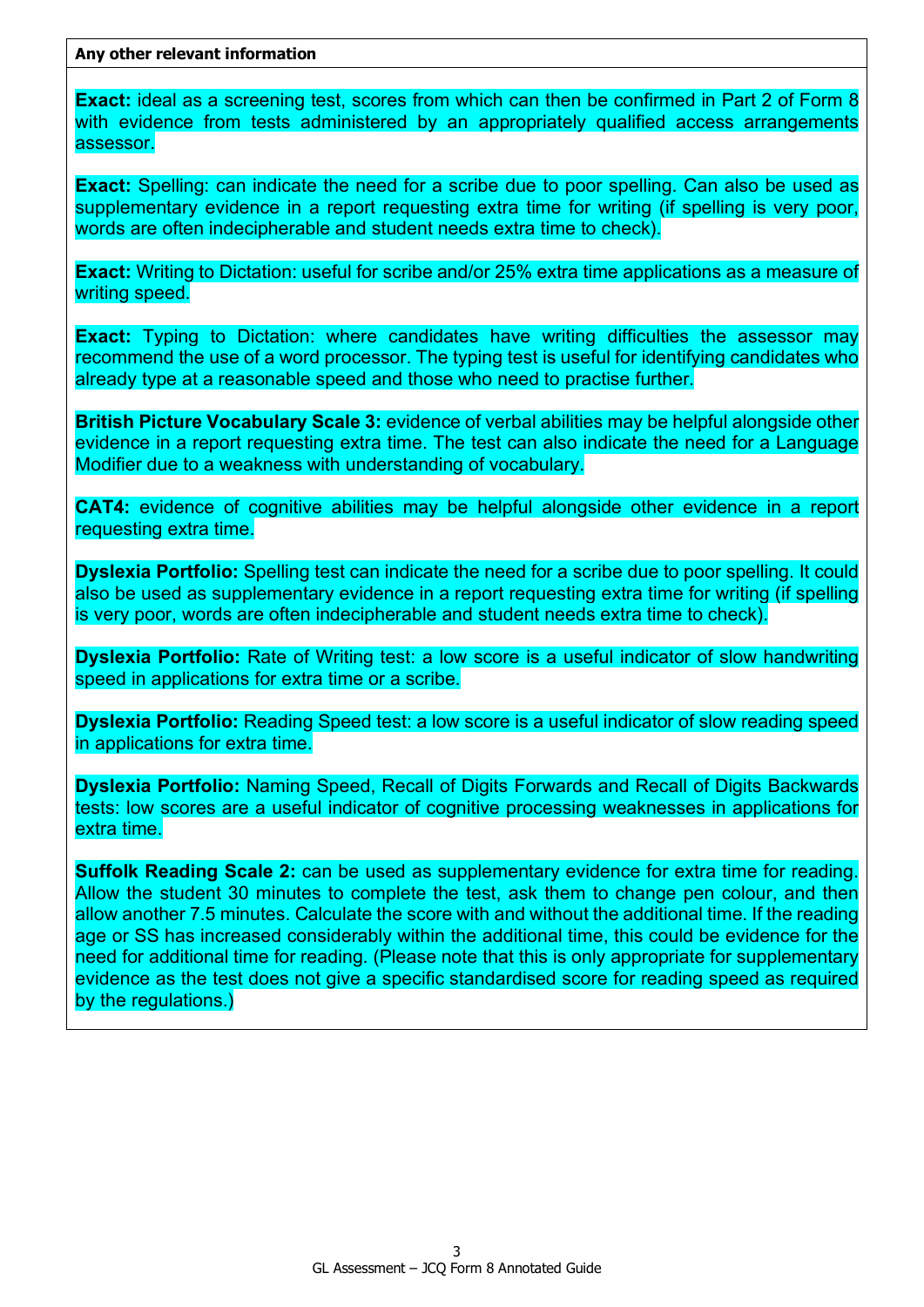This part must be completed by the qualified assessor (see section 7.3 of the JCQ publication Access Arrangements and Reasonable Adjustments) **after receiving a completed Part 1 from the SENCo.** The assessor is not required to recommend access arrangements but to assess the candidate and discuss appropriate arrangements with the SENCo.

Use the guidance notes in Chapter 7 of the JCQ publication Access Arrangements and Reasonable Adjustments to complete this form.

Complete those sections necessary to support the application, e.g. sections on speed of working for 25% extra time. Do not delete sections or amend the wording on the form. **Please insert 'n/a' in the top line of boxes not completed.**

## **Evidence for 25% extra time**

**For candidates requiring 25% extra time, assessment evidence must relate to at least two different areas of speed of working** (see sections 5.2.2, 7.5.10, 7.5.11 and 7.5.12 of the JCQ publication *Access* Arrangements and Reasonable Adjustments).

## **Reading speed (continuous text)**

Does the candidate read continuous text at a speed which is **below average** (a standardised score of 84 or less) or **low average** (a standardised score of 85 to 89)?

**Below average Act Low average Act B** 

#### **Give the candidate's result on a test and/or subtest of reading speed of continuous text**.

|                               | <b>York Assessment of Reading Comprehension: a</b><br>standardised score in the below average range (below 85) or<br>low average range (85 – 89) for Reading Rate and/or Fluency<br>could be used as one of the two measures providing core<br>evidence for 25% extra time                                                                      |
|-------------------------------|-------------------------------------------------------------------------------------------------------------------------------------------------------------------------------------------------------------------------------------------------------------------------------------------------------------------------------------------------|
|                               | <b>Dyslexia Portfolio:</b> a standardised score in the below average<br>range (below 85) or low average range $(85 - 89)$ for the<br>Reading Speed test could be used as one of the two measures<br>providing core evidence for 25% extra time.                                                                                                 |
| Name of test (and<br>subtest) | <b>Exact:</b> Reading Comprehension Speed: a standardised score in<br>the below average range (below 85) or low average range (85 $-$<br>89) could be used as one of the two measures providing core<br>evidence for 25% extra time.                                                                                                            |
|                               | <b>Note:</b> A score for reading speed of continuous text can<br>contribute to the assessment evidence for a candidate who<br>reads independently.<br>Where a candidate uses a reader, computer reader or<br>examination reading pen, a score for reading speed of<br>continuous text cannot provide assessment evidence for 25%<br>extra time. |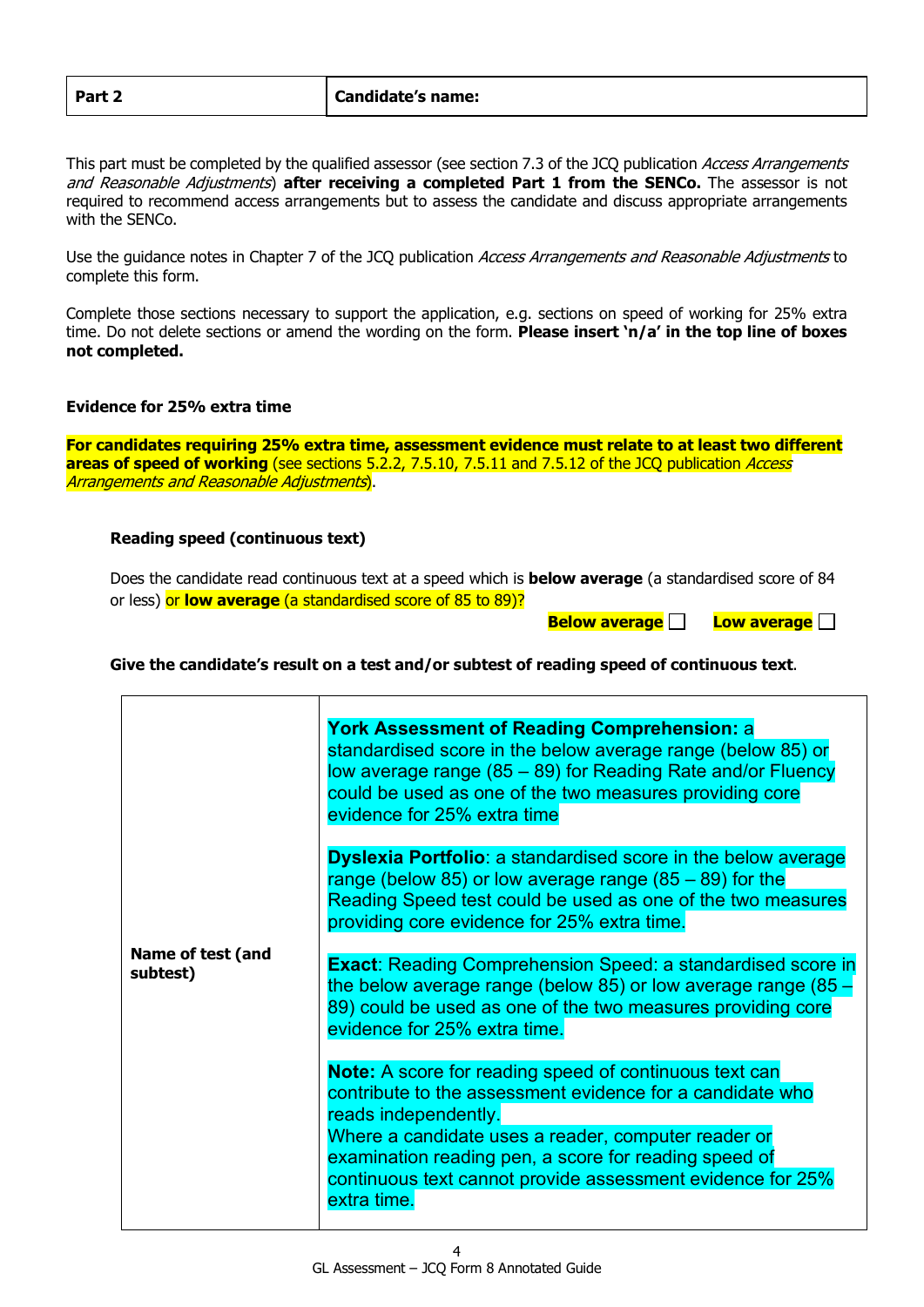| <b>Test ceiling</b>           |  |
|-------------------------------|--|
| <b>Date of administration</b> |  |
| <b>Standardised score</b>     |  |

## **Writing speed**

 $\mathbf{r}$ 

Does the candidate write at a speed which is **below average** (a standardised score of 84 or less) or **low average** (a standardised score of 85 to 89)?

**Below average Low average Q** 

## **Give the candidate's result on a test and/or subtest of writing speed**.

| Name of test (and<br>subtest) | <b>Exact:</b> Writing to Dictation: a standardised score is in the below<br>average range (below 85) or low average range (85 – 89) could<br>be used as one of the two measures providing core evidence for<br>25% extra time for writing.<br><b>Dyslexia Portfolio:</b> Rate of Writing: a standardised score is in<br>the below average range (below 85) or low average range (85 -<br>89) could be used as one of the two measures providing core<br>evidence for 25% extra time for writing.<br><b>Note:</b> A score for writing speed of can contribute to the<br>assessment evidence for a candidate who writes by hand.<br>Where a candidate uses a word processor, a scribe or speech<br>recognition technology, a score for wriing speed cannot provide<br>assessment evidence for 25% extra time. |
|-------------------------------|-------------------------------------------------------------------------------------------------------------------------------------------------------------------------------------------------------------------------------------------------------------------------------------------------------------------------------------------------------------------------------------------------------------------------------------------------------------------------------------------------------------------------------------------------------------------------------------------------------------------------------------------------------------------------------------------------------------------------------------------------------------------------------------------------------------|
| <b>Test ceiling</b>           |                                                                                                                                                                                                                                                                                                                                                                                                                                                                                                                                                                                                                                                                                                                                                                                                             |
| <b>Date of administration</b> |                                                                                                                                                                                                                                                                                                                                                                                                                                                                                                                                                                                                                                                                                                                                                                                                             |
| <b>Standardised score</b>     |                                                                                                                                                                                                                                                                                                                                                                                                                                                                                                                                                                                                                                                                                                                                                                                                             |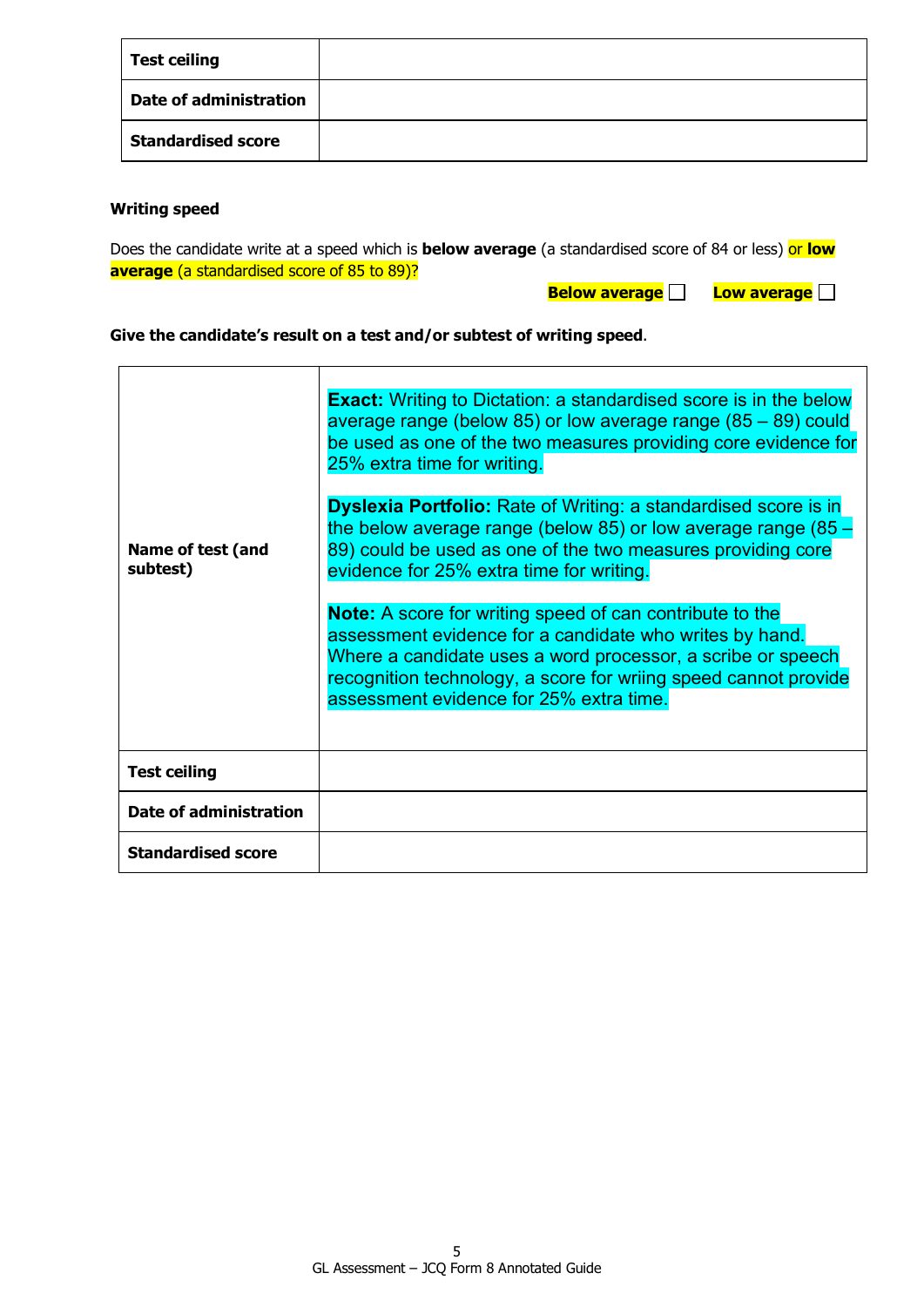### **Evidence for 25% extra time – continued**

Is the candidate's cognitive processing (e.g. phonological, auditory or visual processing, working memory, or mathematical processing\*) in the **below average range** (a standardised score of 84 or less) or in the **low average range** (a standardised score of 85 to 89)?

\*The time taken to process Mathematical concepts, sometimes known as Mathematical fluency. A timed assessment of Mathematical attainment or computation is not acceptable. A mathematical processing measure must be below average and will **only** be acceptable as assessment evidence for extra time in Maths examinations.

#### **Below average Low average**

### **Give the candidate's results on tests and/or subtests of cognitive processing.**

| Name of test(s)                                                                                                                                                                                       | <b>Recall: a standardised</b><br>score in the below<br>average range (below<br>85) or low average<br>range $(85 - 89)$ for<br>working memory or<br>working memory<br>processing speed can<br>be used as core<br>evidence in a request<br>for 25% extra time. | <b>Dyslexia Portfolio: a</b><br>standardised score in<br>the below average<br>range (below 85) or low<br>average range $(85-89)$<br>for Naming Speed,<br><b>Recall of Digits</b><br><b>Forwards or Recall of</b><br><b>Digits Backwards could</b><br>be used as core<br>evidence in a request<br>for 25% extra time. |
|-------------------------------------------------------------------------------------------------------------------------------------------------------------------------------------------------------|--------------------------------------------------------------------------------------------------------------------------------------------------------------------------------------------------------------------------------------------------------------|----------------------------------------------------------------------------------------------------------------------------------------------------------------------------------------------------------------------------------------------------------------------------------------------------------------------|
| <b>Test ceiling</b>                                                                                                                                                                                   |                                                                                                                                                                                                                                                              |                                                                                                                                                                                                                                                                                                                      |
| <b>Date of administration</b>                                                                                                                                                                         |                                                                                                                                                                                                                                                              |                                                                                                                                                                                                                                                                                                                      |
| Which type of processing does this<br>test assess?                                                                                                                                                    |                                                                                                                                                                                                                                                              |                                                                                                                                                                                                                                                                                                                      |
| Name of composite and standardised<br>score                                                                                                                                                           |                                                                                                                                                                                                                                                              |                                                                                                                                                                                                                                                                                                                      |
| Names of each subtest and<br>standardised score<br>(List the subtest scores that provide<br>assessment evidence for 25% extra time,<br>i.e. below average and/or low average<br>standardised scores.) |                                                                                                                                                                                                                                                              |                                                                                                                                                                                                                                                                                                                      |

**If you have further scores for cognitive processing that provide assessment evidence for extra time please record them in Part 2 'Other relevant information.'**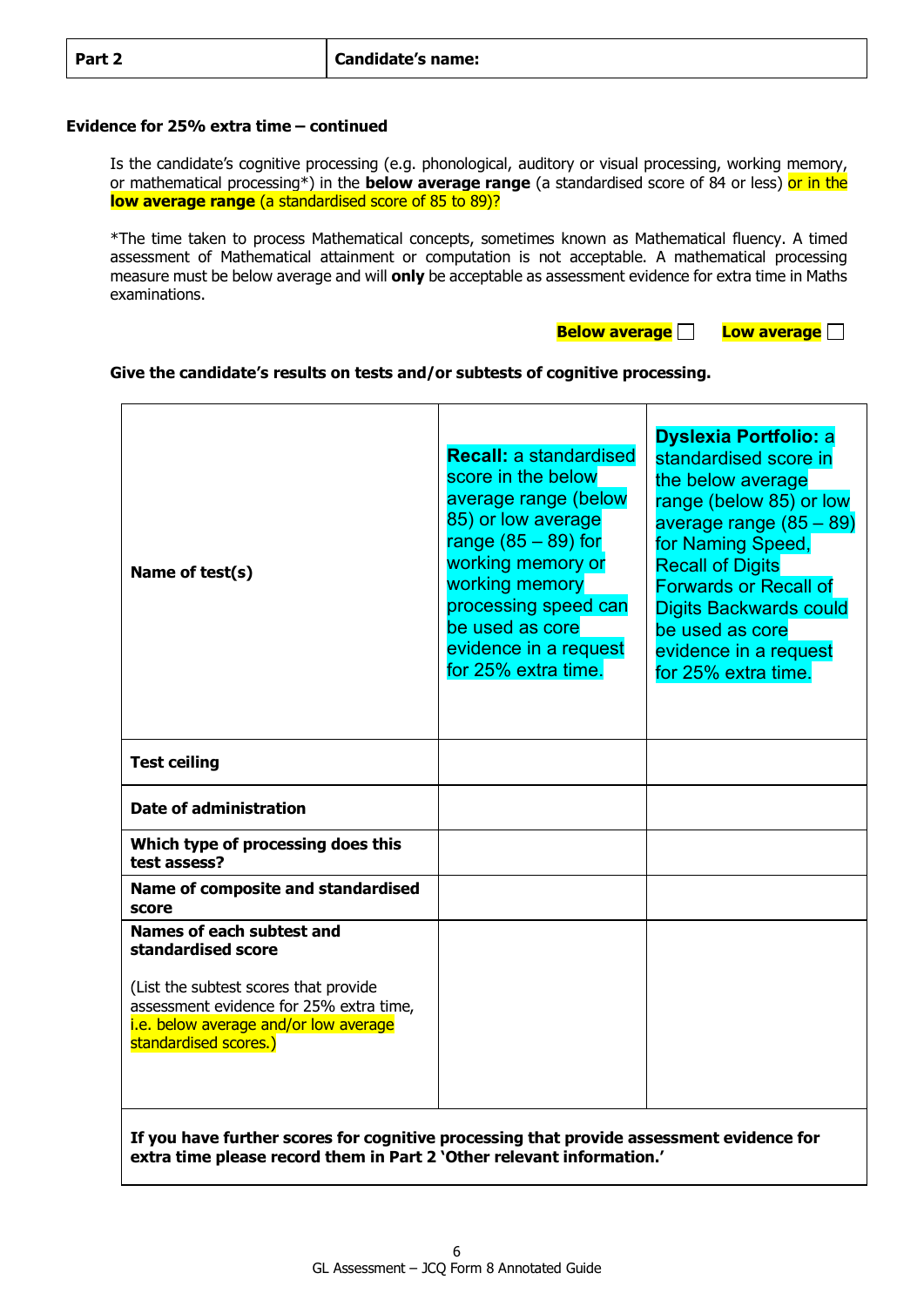### **Evidence for a scribe**

**For candidates requiring a scribe, a word processor with the grammar/spell check enabled, or speech recognition technology, assessment evidence must relate to writing skills.**

### **Spelling**

Is the candidate's spelling accuracy in the **below average range** (a standardised score of 84 or less) with unrecognisable spelling attempts?

| ٦ | K<br>۱ı<br>້ |
|---|--------------|
|---|--------------|

### **Give the candidate's result on a test and/or subtest of spelling.**

| Name of test (and subtest)         | <b>Exact: Spelling:</b> where the standardised score is<br>in the below average range (below 85), and<br>spelling attempts are unrecognisable, this can be<br>used as evidence in an application for the<br>provision of a scribe.              |  |
|------------------------------------|-------------------------------------------------------------------------------------------------------------------------------------------------------------------------------------------------------------------------------------------------|--|
|                                    | <b>Dyslexia Portfolio: Spelling: where the</b><br>standardised score is in the below average range<br>(below 85), and spelling attempts are<br>unrecognisable, this can be used as evidence in<br>an application for the provision of a scribe. |  |
| <b>Test ceiling</b>                |                                                                                                                                                                                                                                                 |  |
| Date of administration             |                                                                                                                                                                                                                                                 |  |
| <b>Spelling standardised score</b> |                                                                                                                                                                                                                                                 |  |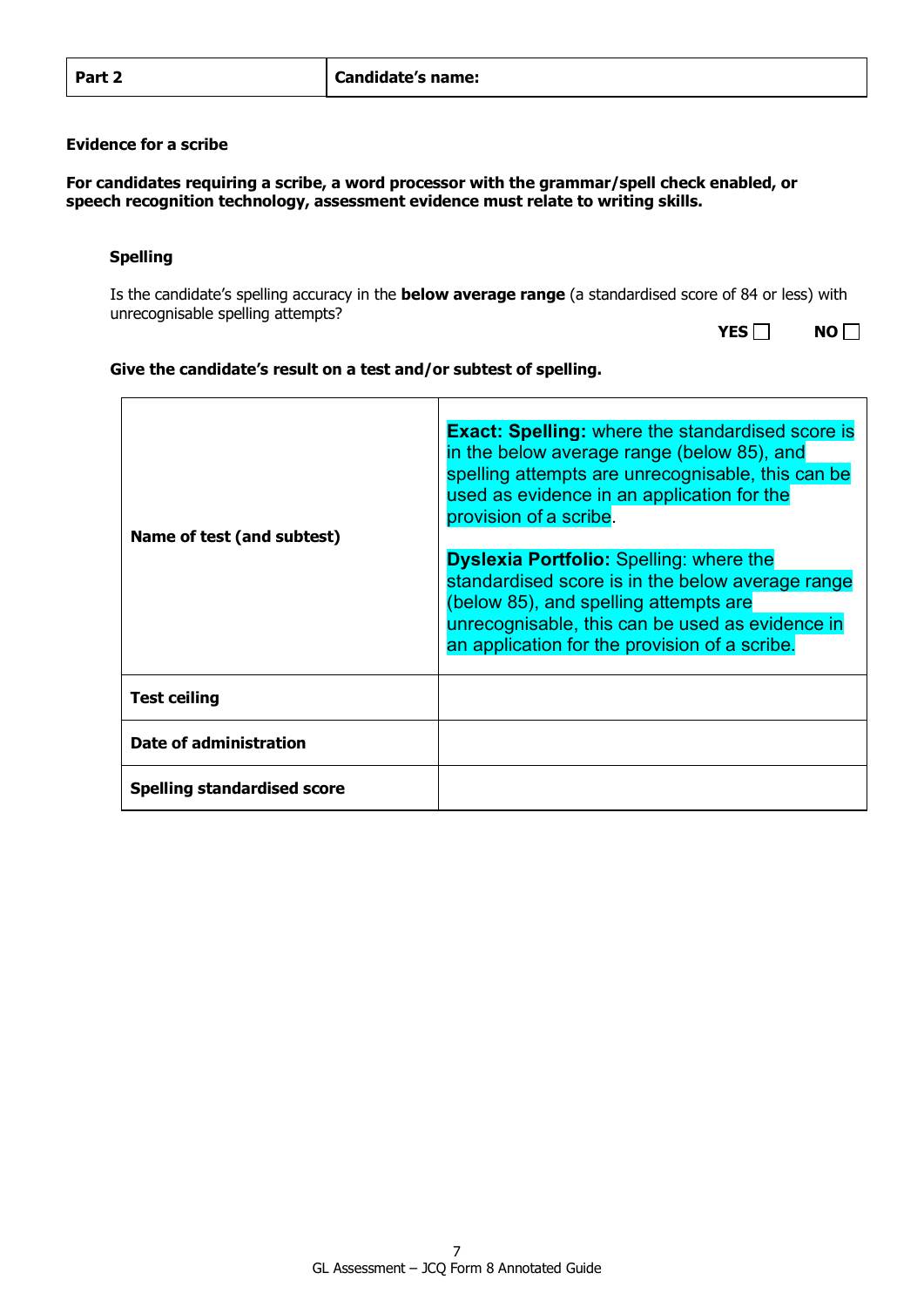Is the candidate's writing grammatically incomprehensible to someone who is not familiar with it?

**YES** NO ■

Does the candidate's handwriting render his or her writing largely illegible to someone who is not familiar with it? YES NO

Is the candidate's writing speed in the **below average range**? (a standardised score of 84 or less)

|  | ı<br>ш<br>J. |
|--|--------------|
|--|--------------|

## **Give the candidate's result on a test and/or subtest of writing speed.**

| Name of test (and subtest)       | <b>Exact:</b> Writing to Dictation: a standardised score<br>is in the below average range (below 85), can be<br>used as core evidence for a scribe.<br><b>Dyslexia Portfolio: Rate of Writing: a</b><br>standardised score is in the below average range<br>(below 85), can be used as core evidence for a<br>scribe. |
|----------------------------------|-----------------------------------------------------------------------------------------------------------------------------------------------------------------------------------------------------------------------------------------------------------------------------------------------------------------------|
| <b>Test ceiling</b>              |                                                                                                                                                                                                                                                                                                                       |
| Date of administration           |                                                                                                                                                                                                                                                                                                                       |
| Writing speed standardised score |                                                                                                                                                                                                                                                                                                                       |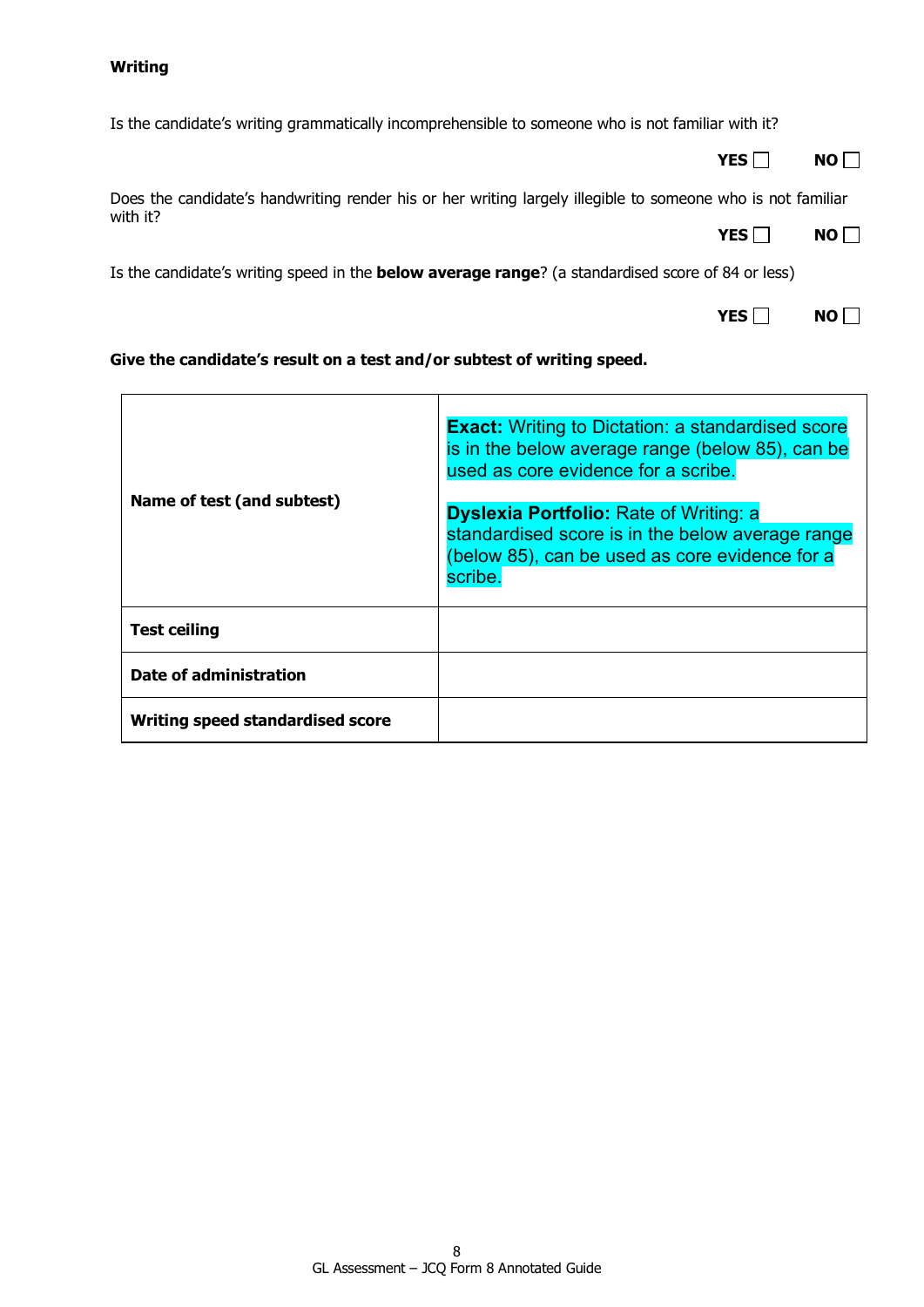### **Other relevant information**

## **Evidence for 26% to 50% extra time or a Language Modifier**

Record all additional assessment evidence which is relevant to the access arrangement(s) required by the candidate. For each test, include the **name of test/subtest, test ceiling, date of assessment, area assessed and standardised score**.

For candidates requiring **extra time of up to 50%** (26% to 50% extra time) **two** very substantially below average standardised scores relating to **two different areas of speed of working** are required – two standardised scores of 69 or less.

For candidates requiring **a Language Modifier** a standardised score of 69 or less is required in relation to reading comprehension and/or vocabulary.

A standardised score of 69 or less is two standardised deviations below the mean on a nationally standardised test. (See sections 5.3 and 5.11 of the JCQ publication Access Arrangements and Reasonable Adjustments.)

**British Picture Vocabulary Scale 3:** a candidate with a standardised score in the substantially below average range (below 70) for receptive vocabulary, may be eligible for the help of a Language Modifier.

**Exact: Reading Comprehension:** a candidate with a standardised score in the substantially below average range (below 70) for reading comprehension, may be eligible for the help of a Language Modifier.

**New Group Reading Test:** a candidate with a standardised score in the substantially below average range (below 70) for reading comprehension may be eligible for the help of a Language Modifier.

**Suffolk Reading Scale:** a candidate with a standardised score in the substantially below average range (below 70) for reading comprehension, may be eligible for the help of an oral Language Modifier.

**York Assessment of Reading Comprehension:** a candidate with a standardised score in the substantially below average range (below 70) for reading comprehension, may be eligible for the help of a Language Modifier.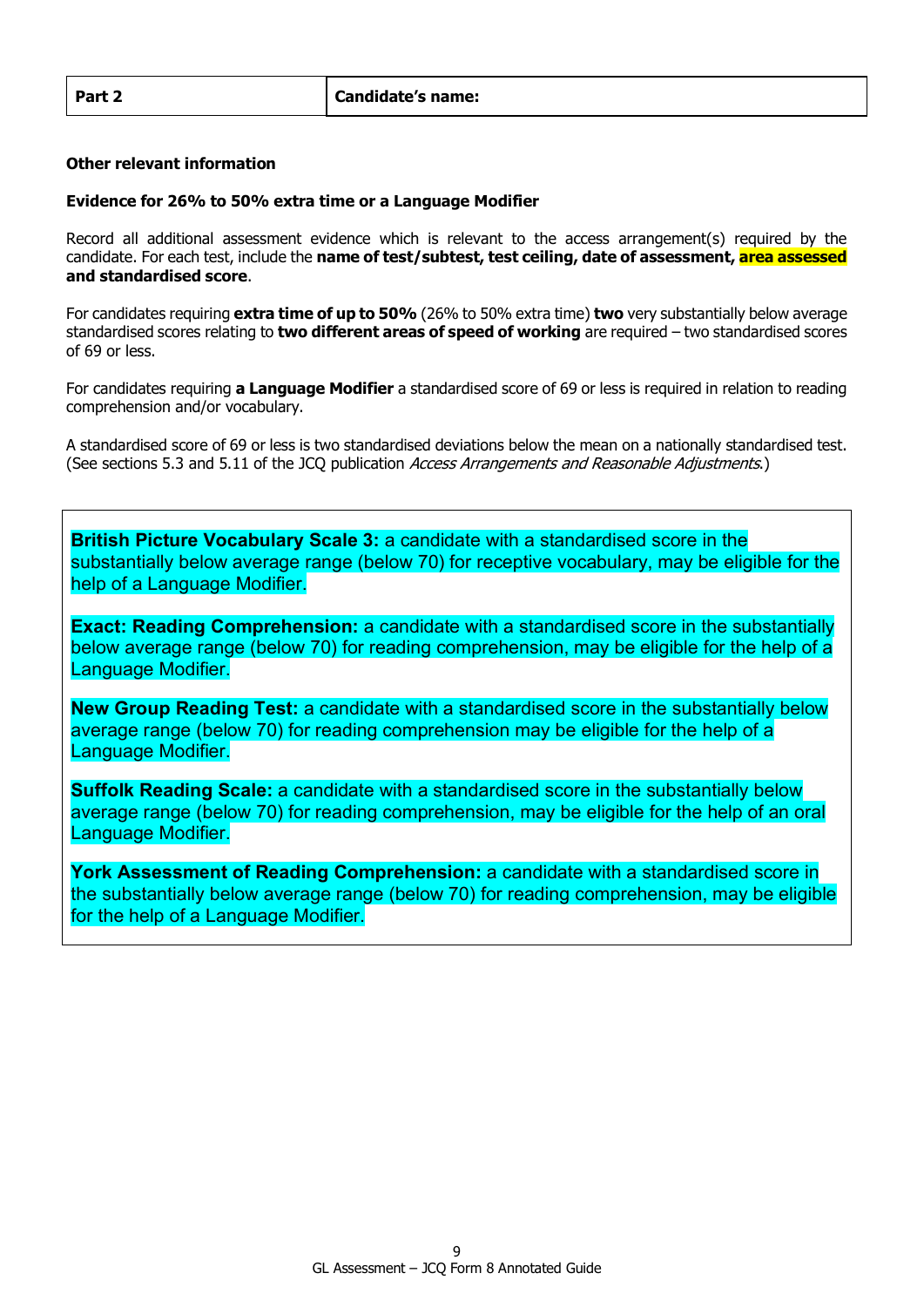## **Name of the assessor who carried out all of the tests recorded in Part 2, as approved by the head of centre**

| (Please print)                                                                                                                                                                                   |                  |                 |
|--------------------------------------------------------------------------------------------------------------------------------------------------------------------------------------------------|------------------|-----------------|
| Are you:                                                                                                                                                                                         |                  |                 |
| an appropriately qualified psychologist registered with the Health & Care Professions Council? YES $\Box$                                                                                        |                  | NO <sup>I</sup> |
| Unique registration number                                                                                                                                                                       |                  |                 |
| a specialist assessor with a current SpLD Assessment Practising Certificate?                                                                                                                     | YES <sup>[</sup> | NO              |
| APC number as listed on the SASC website                                                                                                                                                         |                  |                 |
| an access arrangements assessor who has successfully completed a post-graduate course at or equivalent to Level<br>7, including at least 100 hours relating to individual specialist assessment? |                  |                 |
|                                                                                                                                                                                                  | <b>YES</b>       | NO              |
| (Please see Chapter 7 of the JCQ publication Access Arrangements and Reasonable Adjustments for<br>more information about who can be an assessor.)                                               |                  |                 |
|                                                                                                                                                                                                  |                  |                 |
|                                                                                                                                                                                                  |                  |                 |
| I certify that the above information is accurate and that I carried out all the assessments recorded in Part 2.                                                                                  |                  |                 |
| (It is not acceptable for an assessor to sign if they have not carried out all the tests recorded in<br>Part 2 of this form.)                                                                    |                  |                 |
| Signature <sup>+</sup><br>Date                                                                                                                                                                   |                  |                 |
|                                                                                                                                                                                                  |                  |                 |

**†**A signed copy of Form 8 **must** be retained on file by the SENCo for inspection purposes to support an approved application processed on-line (see page 1 for the list of qualifications).

A handwritten, electronic or typed signature is acceptable.